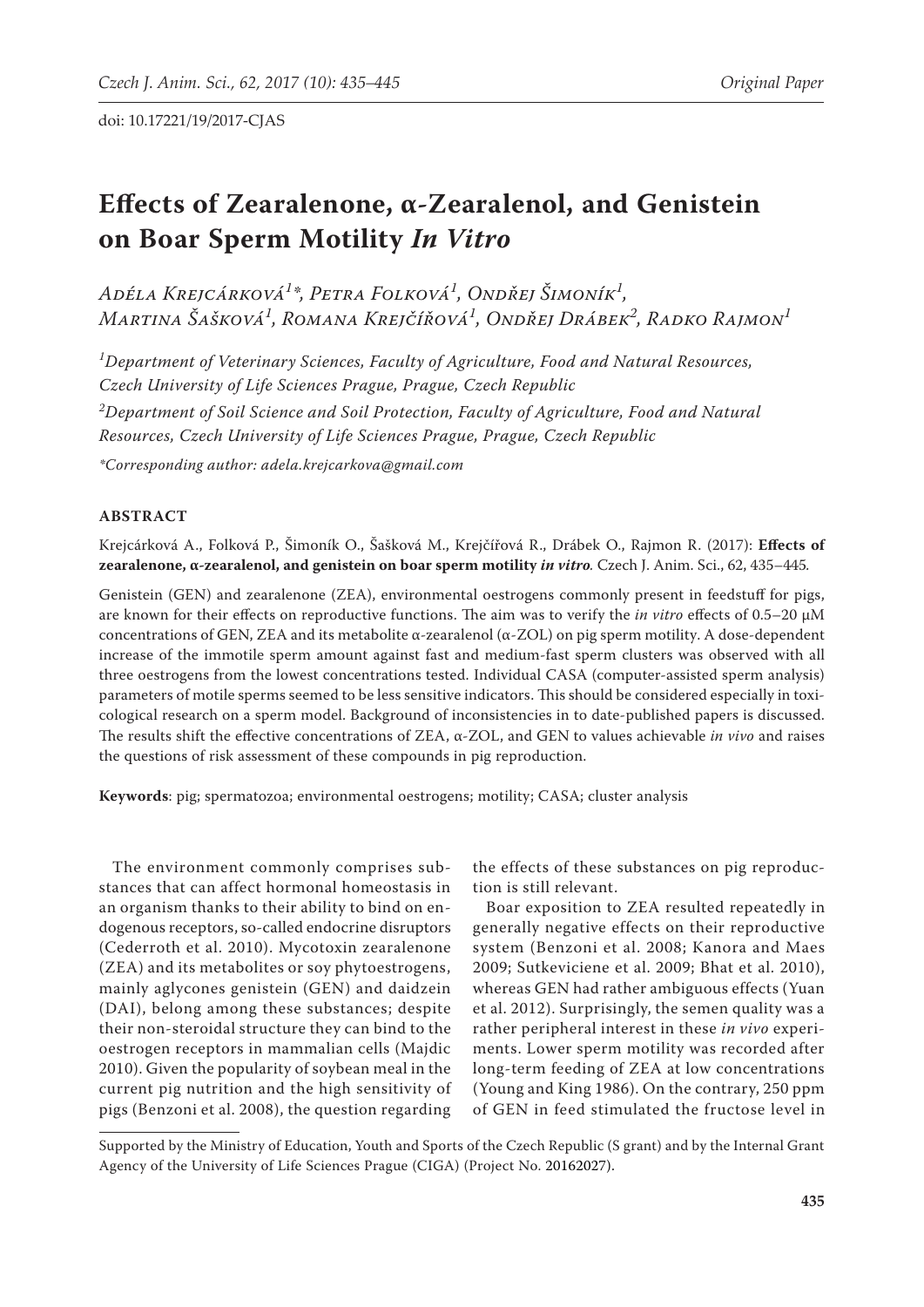semen compared to the control group, resulting in its better quality (Yuan et al. 2012).

Under *in vitro* conditions, the inhibitory effects on the boar sperm motility were recorded for ZEA as well as for its major metabolite alpha-zearalenol ( $\alpha$ -ZOL) at quite high concentrations of 125–250  $\mu$ M (Tsakmakidis et al. 2006, 2007). Lower concentrations seemed to be without any substantial effect (Benzoni et al. 2008; Tsakmakidis et al. 2008; Sambuu et al. 2013). On the other hand, after incubation with 31.2 µM of α-ZOL, Gray et al. (2016) observed a reduction in the percentage of total sperm motility, percentage of rapid motility, percentage of progressive motility, and CASA (computer-assisted sperm analysis) parameters, such as VCL (curvilinear velocity), VSL (straight-line velocity), VAP (velocity on average path), ALH (amplitude of lateral head displacement), and LIN (linearity).

The effects of GEN on boar sperm motility were also ambiguous. Whereas Oh et al. (2011) recorded a reduction in total motility in the  $0.001-100 \mu M$ concentration range, Kim et al. (2014) did not observe any differences in the presence of 1, 50, and 100  $\mu$ M GEN compared to the control group, and furthermore, 50 µM GEN even had stimulatory effects.

It is obvious that the reported effects of ZEA, α-ZOL, and GEN differ among studies. Furthermore, due to the differences in the used methodologies they are not easy to compare. There are differences in treatment conditions as well as in the evaluation of sperm motility. Some studies used subjective observation only (Tsakmakidis et al. 2008; Kim et al. 2014). Moreover, the approach to the objective assessment of sperm motility by CASA has changed over recent years (Simonik et al. 2015).

The aim of our study was to objectively assess the effects of these commonly available environmental oestrogens on the motility of boar ejaculated spermatozoa in the range of concentration where the minimum effect of these substances can be hypothesized, and using up-to-date sperm motility assessment methods, to elucidate the possible reasons for inconsistent results from published papers.

## **MATERIAL AND METHODS**

*Chemicals.* All chemicals were purchased from Sigma Aldrich ([USA\)](https://www.google.cz/search?q=St.+Louis&stick=H4sIAAAAAAAAAOPgE-LUz9U3sLC0SK5U4gAxzcoryrW0spOt9POL0hPzMqsSSzLz81A4VhmpiSmFpYlFJalFxQDMHhGVQwAAAA&sa=X&ved=0ahUKEwi-4eu_7qTOAhVCOBQKHdKOAOIQmxMIiQEoATAM) unless specified otherwise. Stock solutions (10 mM) of ZEA (Z2125), α-ZOL

(Z0166) or GEN (G6776) were prepared by dis-

solving lyophilized powder in dimethyl sulfoxide (DMSO; D5879) and stored at –20°C. Subsequently, working solutions were prepared every day using the sperm extender (SUS; Medichimica, Italy) as diluent.

*Animals and sample collection.* Semen of five boars with verified fertility (insemination station ProAgro Nymburk, Czech Republic) was used for experiments. Proven sperm-rich fractions with at least 75% of motile spermatozoa were extended immediately after collection by a sperm extender (SUS; Medichimica) to  $15-20 \times 10^6$  spermatozoa per ml, transported and stored subsequently in standard insemination dose tubes at 17°C for further processing and analyses. Experiments were executed in the laboratory of the Department of Veterinary Science, Czech University of Life Sciences Prague no later than 48 h after collection. Before each experiment, sperm motility was checked again and only semen with > 75% of motile spermatozoa (subjective evaluation) at that time were used.

*Experimental design.* Three single experiments, each with oestrogen (ZEA, α-ZOL, and GEN) were carried out separately by the same operating procedure: aliquots (950 μl) of semen were rewarmed in plastic Eppendorf microtubes to 38°C in a water bath (SUB 6; Grant Instruments, UK). Then 50 μl of ZEA, α-ZOL or GEN solution in DMSO with extender were added to each microtube to reach final concentrations of the particular oestrogen as follows:  $0 \mu M$  (control),  $0.5 \mu M$ ,  $1 \mu M$ ,  $2.5 \mu M$ , 5 μM, 10 μM, and 20 μM. The content of DMSO per sample was 2 μl. All semen aliquots were then incubated under the same conditions (38°C in a water bath) and the sperm motility was examined after 2 and 4 hours of incubation. All tools and laboratory equipment used during the experiment were heated at 38°C. The experiment for each oestrogen was repeated at least six times.

*Sperm motility analysis.* The sperm motility was evaluated by the CASA module (Nis Elements, Version 3.20; Laboratory Imaging, Czech Republic). More specifically, 2 μl of the sample were placed into a 20  $\mu$ M deep chamber (Leja® glass, the Netherlands) and the sperm motility was captured at six fields per chamber by a microscope with a heating table (Eclipse E600 (Nikon Corp., Japan), magnification  $\times$ 100, negative phase contrast; objective Ph 1 BM (Nikon Corp.); a camera ProgRes<sup>®</sup> CT1 (Jenoptik, Germany)). Sperm movement was recorded in a 2-s time lap with a frequency of 34.5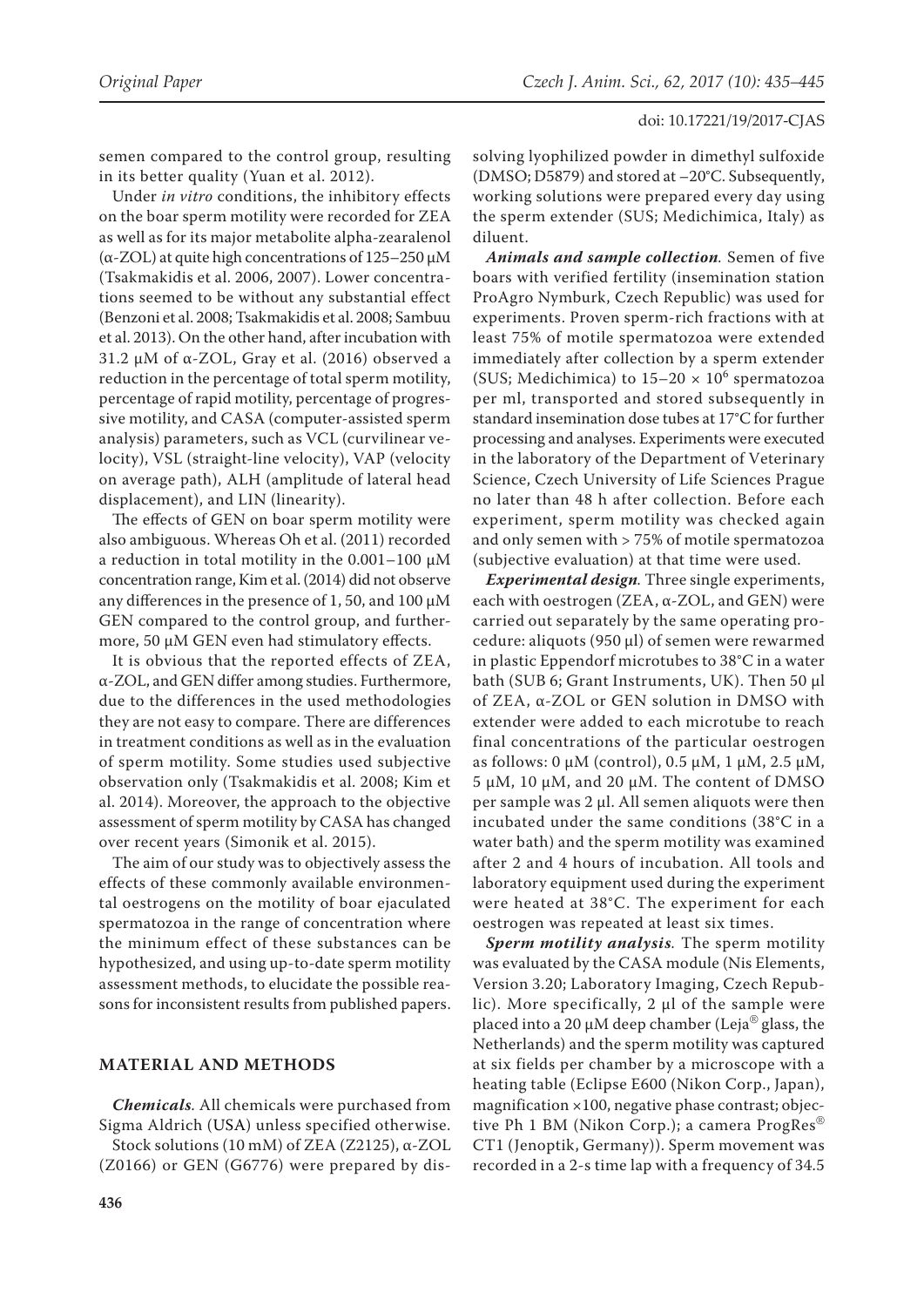frames/s, i.e. 69 digitalized images were processed. The track of each sperm was analyzed for the following kinematic parameters: curvilinear velocity (VCL  $(\mu M/s)$ ), average-path velocity (VAP  $(\mu M/s)$ ), straight-line velocity (VSL  $(\mu M/s)$ ), amplitude of the lateral head displacement (ALH  $(\mu M)$ ), beat cross frequency (BCF (Hz)), linearity (LIN; VSL/ VCL × 100 (%)), straightness (STR; VSL/VAP × 100 (%)), and wobble (WOB; VAP/VCL × 100 (%)).

Spermatozoa with  $VAP > 10 \mu M/s$  were classified as motile. Median of the CASA kinematic parameters mentioned above was expressed from the population of motile spermatozoa, and the subpopulation structure was also analyzed. Finally, the percentage of IMMOTILE sperm (VAP  $\leq$  10  $\mu$ M/s) was expressed.

*Statistical analysis.* A statistical analysis was performed using STATISTICA software, Version 12 (StatSoft CR, Czech Republic). The following statistical tests were used: cluster analysis, chi-square test, ANOVA, Scheffé's test. With regard to the wide range of the analyzed files (*n* > 6500 in each experimental group) and the variability observed among semen aliquots before the treatment, the level of significance in all statistical tests was set at  $P < 0.0001$ .

To identify sperm subpopulations, a cluster analysis was performed. Motile spermatozoa CASA data sets from individual experiments were assessed by k-means clustering based on Euclidean distances of the chosen sperm motility descriptors (VCL, VSL, VAP, ALH, and BCF). Thus, motile spermatozoa were assigned to three specific disjointed clusters corresponding to three sperm subpopulations: SLOW, MEDIUM FAST, and FAST. For the purpose of detecting the sperm distribution in the individual subpopulation, a fourth category of IMMOTILE sperm (VAP  $\leq$  10  $\mu$ M/s) was added. Differences in the sperm distribution into subpopulations were checked using the chi-square test.

The effects of environmental oestrogens on the individual sperm kinematic parameters were evaluated by means of an analysis of variance (ANOVA) with interactions. Then the value of mean ± SEM was expressed. Any statistically significant differences among the obtained values were consequently specified by the Scheffé's test.

## **RESULTS AND DISCUSSION**

The aim of this study was to objectively assess the effects of three naturally occurring oestrogenic

compounds (ZEA, a-ZOL, GEN) on the motion activity of boar ejaculated spermatozoa. Sperm motility is widely used as a basic marker of semen or spermatozoa quality (Dzyuba et al. 2015; Zhang et al. 2015; Petelak and Krylov 2016; Simonik et al. 2016). Previous studies focusing on the effects of the above-mentioned substances differ in their conclusions as well as in their methodological approaches. But the method of motility assessment may significantly influence obtained results (Broekhuijse et al. 2011). We applied objective motility evaluation by means of computer-assisted sperm analysis (CASA), using the cluster analysis method, which is suitable for resolving heterogeneity of the sperm motility data in discrete subpopulations (Martinez-Pastor et al. 2011). This was combined with the evaluation of the immotile sperm proportion and the individual CASA parameters.

The kinematic characteristics of motile sperm subpopulations (SLOW, MEDIUM FAST, FAST) in experiments on ZEA, α-ZOL, or GEN are shown in Tables 1, 2, and 3, respectively. A significant decrease in the mean values was observed between 2 and 4 hours of incubation for most of the parameters. Only the VCL and ALH parameters in α-ZOL and GEN experiments showed opposite trends in some subpopulations (Table 2 and 3). The IMMOTILE subpopulation was defined as sperm with a VAP  $\leq$  10  $\mu$ M/s and these sperm were not included in the clustering procedure.

Evaluating the distribution of spermatozoa among subpopulations (IMMOTILE, SLOW, MEDIUM FAST, and FAST), significant differences were recorded as early as after 2 hours of incubation for all three compounds at all concentrations tested (Figures 1A, 2A, 3A). With the higher concentration of each compound, the percentage of sperms in subpopulations IMMOTILE (especially) or SLOW increased to the detriment of the FAST or MEDIUM FAST subpopulations generally. After a 4-hour incubation (Figures 1B, 2B, 3B) the effects were more pronounced. The effects can be ordered ZEA < α-ZOL < GEN. Although the effects of these three oestrogenic compounds were tested separately, giving priority to testing the concentration series, which meant the comparison could only be made very approximately, this is – to our knowledge – the only paper evaluating the effects of these compounds on sperm under the same protocol.

Evaluating individual kinematic parameters, the efficacy of individual compounds has manifested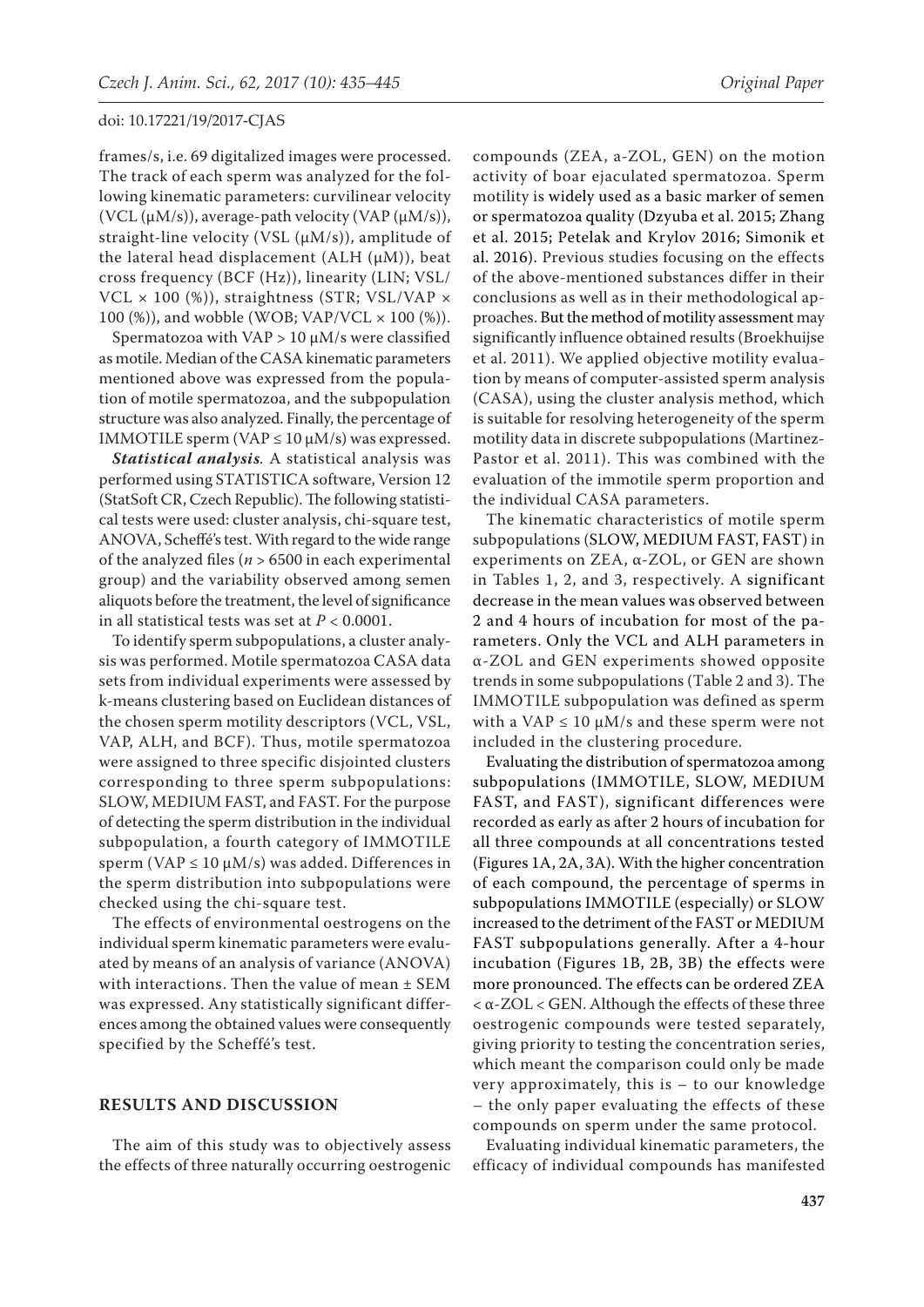|                    | Two-hour incubation           |                    |                               | Four-hour incubation     |                    |                           |  |
|--------------------|-------------------------------|--------------------|-------------------------------|--------------------------|--------------------|---------------------------|--|
|                    | <b>SLOW</b>                   | <b>MEDIUM FAST</b> | <b>FAST</b>                   | <b>SLOW</b>              | <b>MEDIUM FAST</b> | FAST                      |  |
| $VCL$ ( $\mu$ m/s) | $49.06 \pm 0.18^a$            | $99.25 \pm 0.13^a$ | $144.45 \pm 0.18^a$           | $43.43 \pm 0.13^b$       | $83.14 \pm 0.13^b$ | $133.59 \pm 0.30^{\circ}$ |  |
| VAP $(\mu m/s)$    | $26.01 \pm 0.10^a$            | $61.33 \pm 0.10^a$ | $87.46 \pm 0.13$ <sup>a</sup> | $20.66 \pm 0.06^{\circ}$ | $44.47 \pm 0.10^b$ | $72.81 \pm 0.19^b$        |  |
| $VSL$ ( $\mu$ m/s) | $21.22 \pm 0.11^a$            | $54.64 \pm 0.12^a$ | $78.58 \pm 0.16^a$            | $17.02 \pm 0.07^{\rm b}$ | $38.81 \pm 0.12^b$ | $63.99 \pm 0.23^b$        |  |
| $ALH$ ( $\mu$ m)   | $4.44 \pm 0.03^a$             | $6.51 \pm 0.02^a$  | $8.80 \pm 0.02^a$             | $3.78 \pm 0.02^b$        | $5.48 \pm 0.02^b$  | $7.88 \pm 0.03^b$         |  |
| LIN(%)             | $48.39 \pm 0.24^a$            | $56.83 \pm 0.13^a$ | $55.78 \pm 0.13^a$            | $44.45 \pm 0.20^b$       | $48.48 \pm 0.16^b$ | $49.62 \pm 0.2^b$         |  |
| WOB(%)             | $57.30 \pm 0.20^a$            | $63.23 \pm 0.11^a$ | $61.70 \pm 0.11^a$            | $52.10 \pm 0.17^{\rm b}$ | $54.99 \pm 0.13^b$ | $55.99 \pm 0.17^{\rm b}$  |  |
| STR(%)             | $78.66 \pm 0.24$ <sup>a</sup> | $88.28 \pm 0.12^a$ | $89.38 \pm 0.11^a$            | $80.44 \pm 0.21^b$       | $85.84 \pm 0.16^b$ | $86.87 \pm 0.18^b$        |  |
| BCF(Hz)            | $6.62 \pm 0.03$ <sup>a</sup>  | $6.96 \pm 0.02^a$  | $7.14 \pm 0.03^a$             | $6.59 \pm 0.02^a$        | $6.77 \pm 0.02^b$  | $7.10 \pm 0.04^a$         |  |

Table 1. Kinematic parameters characterizing motile boar sperm subpopulations in experiment on zearalenone effects (mean ± SEM)

VCL = curvilinear velocity, VAP = velocity on average path, VSL = straight-line velocity, ALH = amplitude of lateral head displacement,  $LIN = linearity$ ,  $WOB = wobble$ ,  $STR = straightness$ ,  $BCF = beat cross frequency$ 

subpopulations were defined by cluster analysis of computer assisted semen analysis data sets (k-means clustering based on Euclidean distances); motile spermatozoa of all treatment (0, 0.5, 1, 2.5, 5, 10, and 20 µM of zearalenone) and incubation variants (2 or 4 hours) were involved

a,bvalues with different superscripts in a row within the same subpopulation significantly differ between 2 and 4 hours of incubation (*P* < 0.0001, Scheffé's test)

rather differently (Figures 4–6). Similar courses of changes were seen for the velocity parameters (VCL, VAP, and VSL) and for the calculated parameters (LIN, STR, and WOB) and BCF as well. Therefore, the results for VCL, ALH, and LIN are presented only. For GEN data on BCF are also shown. The trends differed among compounds. Values similar to the control with only a few exceptions characterize the ZEA experiment (Figure 4). Data on α-ZOL show a much wider variation – with significant deviations from the control, especially at concentrations above 2.5 μM (Figure 5). The

Table 2. Kinematic parameters characterizing motile boar sperm subpopulations in experiment on α-zearalenol effects (mean ± SEM)

|                    | Two-hour incubation          |                               |                              | Four-hour incubation     |                          |                          |
|--------------------|------------------------------|-------------------------------|------------------------------|--------------------------|--------------------------|--------------------------|
|                    | <b>SLOW</b>                  | <b>MEDIUM FAST</b>            | <b>FAST</b>                  | <b>SLOW</b>              | <b>MEDIUM FAST</b>       | FAST                     |
| $VCL$ ( $\mu$ m/s) | $48.75 \pm 0.10^a$           | $91.49 \pm 0.10^a$            | $141.76 \pm 0.19^a$          | $43.52 \pm 0.13^b$       | $87.18 \pm 0.17^b$       | $144.43 \pm 0.34^b$      |
| $VAP$ ( $\mu$ m/s) | $23.41 \pm 0.06^a$           | $47.69 \pm 0.07$ <sup>a</sup> | $69.94 \pm 0.14^a$           | $19.09 \pm 0.06^{\circ}$ | $40.90 \pm 0.13^b$       | $63.01 \pm 0.24^b$       |
| $VSL$ ( $\mu$ m/s) | $19.18 \pm 0.06^a$           | $40.55 \pm 0.09^{\rm a}$      | $58.33 \pm 0.18^a$           | $14.27 \pm 0.08^{\rm b}$ | $33.45 \pm 0.15^{\rm b}$ | $49.99 \pm 0.30^{\rm b}$ |
| $ALH$ ( $\mu$ m)   | $4.00 \pm 0.02^a$            | $5.82 \pm 0.02^a$             | $8.20 \pm 0.02^a$            | $4.74 \pm 0.03^{\rm b}$  | $5.77 \pm 0.03^{\circ}$  | $7.89 \pm 0.04^b$        |
| LIN(%)             | $41.33 \pm 0.13^a$           | $46.02 \pm 0.11^a$            | $42.56 \pm 0.14^a$           | $35.27 \pm 0.19^b$       | $40.06 \pm 0.20^b$       | $36.01 \pm 0.24^b$       |
| WOB(%)             | $49.91 \pm 0.11^a$           | $53.48 \pm 0.09^a$            | $50.51 \pm 0.12^a$           | $47.02 \pm 0.16^b$       | $48.32 \pm 0.17^{\rm b}$ | $44.80 \pm 0.20^b$       |
| STR(%)             | $80.04 \pm 0.15^{\circ}$     | $83.79 \pm 0.12^a$            | $81.96 \pm 0.15^a$           | $72.56 \pm 0.25^{\rm b}$ | $79.31 \pm 0.24^b$       | $77.09 \pm 0.31^b$       |
| BCF(Hz)            | $6.65 \pm 0.02$ <sup>a</sup> | $7.02 \pm 0.02^a$             | $7.16 \pm 0.03$ <sup>a</sup> | $5.94 \pm 0.03^{\rm b}$  | $6.70 \pm 0.03^b$        | $6.88 \pm 0.04^b$        |

VCL = curvilinear velocity, VAP = velocity on average path, VSL = straight-line velocity, ALH = amplitude of lateral head displacement, LIN = linearity, WOB = wobble, STR = straightness, BCF = beat cross frequency

subpopulations were defined by cluster analysis of computer assisted semen analysis data sets (k-means clustering based on Euclidean distances); motile spermatozoa of all treatment  $(0, 0.5, 1, 2.5, 5, 10,$  and 20 μM of α-zearalenol) and incubation variants (2 or 4 hours) were involved

a,b<sub>values</sub> with different superscript letters in a row within subpopulation significantly differ between 2 and 4 hours of incubation (*P* < 0.0001; Scheffé's test)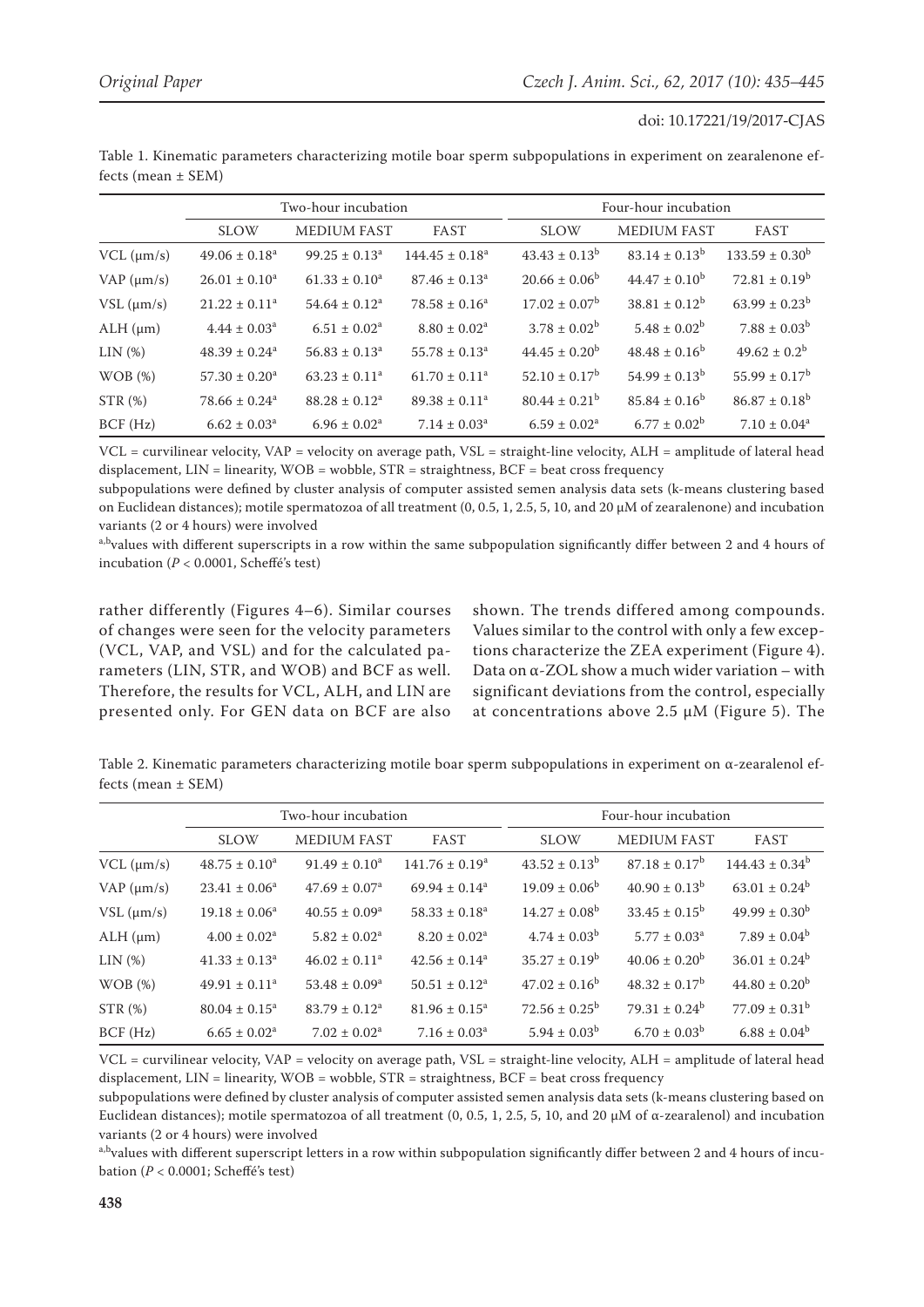| Table 3. Kinematic parameters characterizing motile boar sperm subpopulations in experiment on genistein effects |  |  |  |
|------------------------------------------------------------------------------------------------------------------|--|--|--|
| $mean \pm SEM$ )                                                                                                 |  |  |  |

|                    | Two-hour incubation         |                               |                     | Four-hour incubation     |                          |                                |  |
|--------------------|-----------------------------|-------------------------------|---------------------|--------------------------|--------------------------|--------------------------------|--|
|                    | <b>SLOW</b>                 | <b>MEDIUM FAST</b>            | FAST                | <b>SLOW</b>              | <b>MEDIUM FAST</b>       | FAST                           |  |
| $VCL$ ( $\mu$ m/s) | $41.67 \pm 0.11^a$          | $88.26 \pm 0.11^a$            | $138.75 \pm 0.20^a$ | $41.61 \pm 0.10^a$       | $83.77 \pm 0.14^b$       | $142.25 \pm 0.31^{\mathrm{b}}$ |  |
| VAP $(\mu m/s)$    | $22.31 \pm 0.06^a$          | $46.90 \pm 0.08^a$            | $70.32 \pm 0.16^a$  | $19.39 \pm 0.05^{\rm b}$ | $36.07 \pm 0.11^{\rm b}$ | $58.80 \pm 0.24^b$             |  |
| $VSL$ ( $\mu$ m/s) | $18.75 \pm 0.07^{\text{a}}$ | $40.50 \pm 0.10^a$            | $59.99 \pm 0.20^a$  | $14.89 \pm 0.07^{\rm b}$ | $27.75 \pm 0.14^b$       | $44.98 \pm 0.28^{\rm b}$       |  |
| $ALH$ ( $\mu$ m)   | $3.85 \pm 0.02^a$           | $5.80 \pm 0.02^a$             | $8.05 \pm 0.02^a$   | $4.45 \pm 0.02^{\rm b}$  | $6.45 \pm 0.03^{\rm b}$  | $8.39 \pm 0.04^b$              |  |
| LIN(%)             | $52.54 \pm 0.2^a$           | $47.97 \pm 0.13^{\circ}$      | $44.93 \pm 0.16^a$  | $41.35 \pm 0.20^b$       | $35.13 \pm 0.19^b$       | $33.10 \pm 0.23^b$             |  |
| WOB(%)             | $59.88 \pm 0.17^a$          | $54.88 \pm 0.11$ <sup>a</sup> | $52.10 \pm 0.13^a$  | $51.32 \pm 0.16^b$       | $44.75 \pm 0.16^b$       | $42.62 \pm 0.19^b$             |  |
| STR(%)             | $81.66 \pm 0.18^a$          | $84.43 \pm 0.13^a$            | $83.61 \pm 0.16^a$  | $74.35 \pm 0.22^b$       | $73.51 \pm 0.25^{\rm b}$ | $73.75 \pm 0.31^{\rm b}$       |  |
| BCF(Hz)            | $6.66 \pm 0.02^a$           | $7.08 \pm 0.02^a$             | $7.32 \pm 0.03^a$   | $6.1 \pm 0.02^b$         | $6.33 \pm 0.03^b$        | $6.60 \pm 0.04^b$              |  |

VCL = curvilinear velocity, VAP = velocity on average path, VSL = straight-line velocity, ALH = amplitude of lateral head displacement,  $LIN = linearity$ ,  $WOB = wobble$ ,  $STR = straightness$ ,  $BCF = beat cross frequency$ 

subpopulations were defined by cluster analysis of computer assisted semen analysis data sets (k-means clustering based on Euclidean distances); motile spermatozoa of all treatment  $(0, 0.5, 1, 2.5, 5, 10,$  and 20  $\mu$ M of genistein) and incubation variants (2 or 4 hours) were involved

a,bvalues with different superscripts in a row within the same subpopulation significantly differ between 2 and 4 hours of incubation (*P* < 0.0001, Scheffé's test)

same concentration seems to be just as critical for the GEN effects (Figure 6).

Zearalenone is already known for its negative effects on the reproductive organs of boars from the dose of 100 ppm in feed (Kanora and Maes 2009). This corresponds to  $10^{1}$ – $10^{3}$  ppb in tissues, i.e. around 1 μM (Prelusky 1994; own unpublished data), which is much less than effective concentrations (125 μM ZEA) reported from *in vitro* experiments on sperm motility by Tsakmakidis et al. (2006). However, our cluster analysis indicates

significant redistribution of spermatozoa among subpopulations even from the concentration of 0.5 μM (Figure 1). In addition, the mean values of some kinematic parameters after a 2-hour incubation indicate possible effects of this concentration, although the difference from the control is considered to be significant  $(P < 0.0001)$  at ALH only (Figure 4). Inhibitory effects of ZEA concentrations above 5 μM are clearly evident with both methods of sperm motility evaluation. All of these findings demonstrate that the effective ZEA



Figure 1. Percentage distribution of sperm into IMMOTILE (black bar), SLOW (spotted bar), MEDIUM FAST (grey bar), and FAST (striped bar) subpopulation after 2-hour (**A**) and 4-hour (**B**) incubation with different zearalenone doses  $a$ –f<sub>d</sub>ifferent superscripts indicate statistically significant differences between the treatment groups at  $P < 0.0001$  (chisquare test)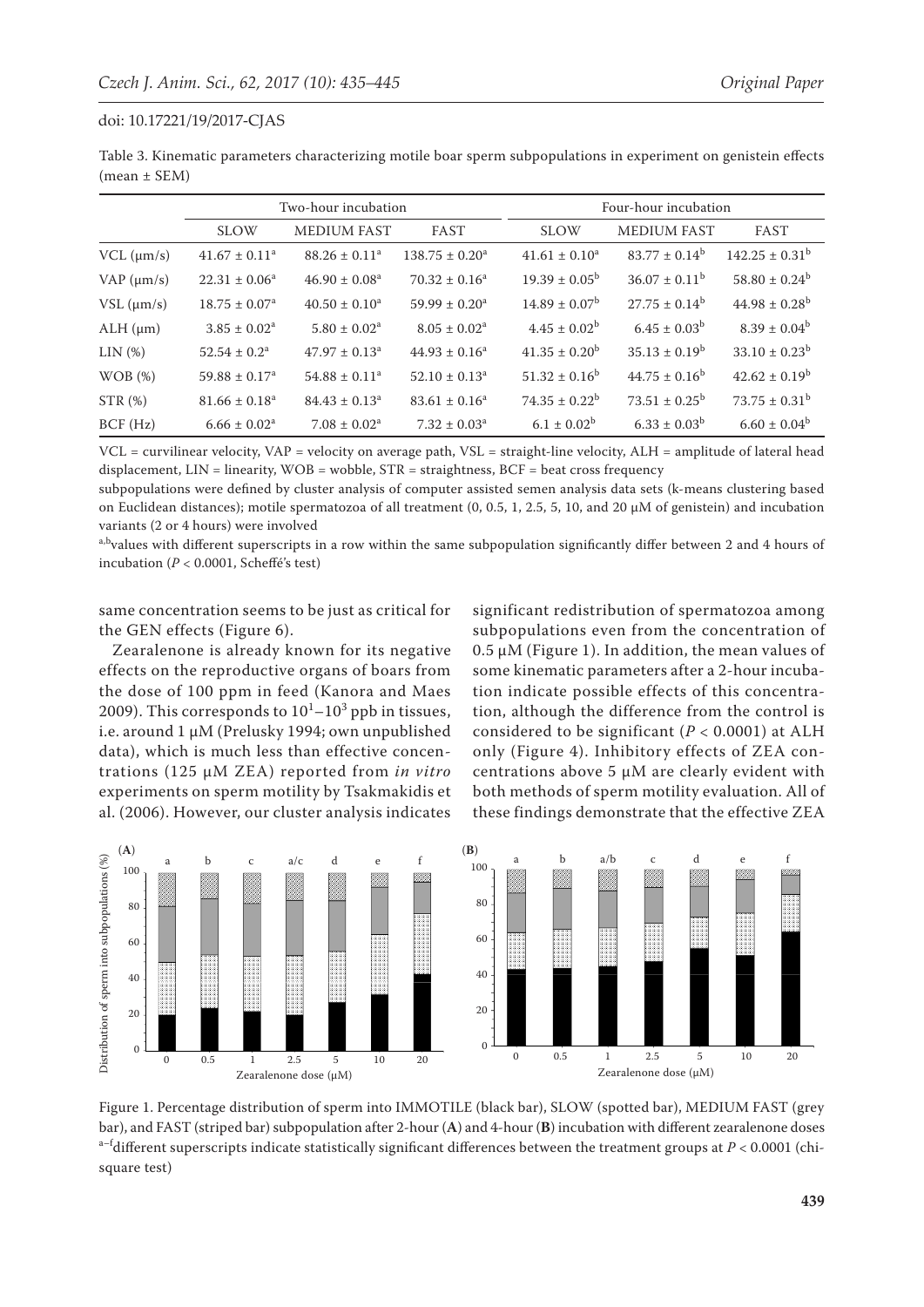

Figure 2. Percentage distribution of sperm into IMMOTILE (black bar), SLOW (spotted bar), MEDIUM FAST (grey bar), and FAST (striped bar) subpopulation after 2-hour (**A**) and 4-hour (**B**) incubation with different α-zearalenol doses  $a-g$ different superscripts indicate statistically significant differences between the treatment groups at  $P < 0.0001$  (chisquare test

concentration on sperm motility is much lower than any yet published.

The alpha-zearalenol, resulting from the liver biotransformation of ZEA (Benzoni et al. 2008), is considered to be 10 times more potent than ZEA alone (Agag 2004). Tsakmakidis et al. (2008) did not observe any differences compared to the control group up to a concentration of 94 μM after 4 h of incubation. Nevertheless, Gray et al. (2016) recorded a negative influence of 31.2 μM of α-ZOL on sperm motility even after 30 min of incubation, and Benzoni et al. (2008) observed a decrease in VSL in boar spermatozoa under *in vitro* conditions at a concentration of 20 μM of α-ZOL. Our cluster analysis again indicates effects even from the lowest α-ZOL concentration tested, i.e. from 0.5 μM (Figure 2). Compared to ZEA, the changes are much more pronounced at the level of sperm subpopulations as well as with the evaluation of kinematic parameters (Figure 5) where significant deviations from the control were found after a 2-hour incubation with most of the concentrations, including the lowest one. This is in accordance with generally higher oestrogenic activity of α-ZOL (Fink-Gremmels and Malekinejad 2007).

Whereas ZEA and its metabolites are associated with rather negative effects on reproduction (Zinedine et al. 2007), phytoestrogens (such as GEN) can potentially act beneficially (Whitten and Patisaul 2001). There were observed no negative but even positive effects of GEN on boar semen under *in vivo* conditions (Yuan et al. 2012). Under



Figure 3. Percentage distribution of sperm into IMMOTILE (black bar), SLOW (spotted bar), MEDIUM FAST (grey bar), and FAST (striped bar) subpopulation after 2-hour (**A**) and 4-hour (**B**) incubation with different genistein doses  $a$ <sup>-g</sup>different superscripts indicate statistically significant differences between the treatment groups at  $P < 0.0001$  (chisquare test)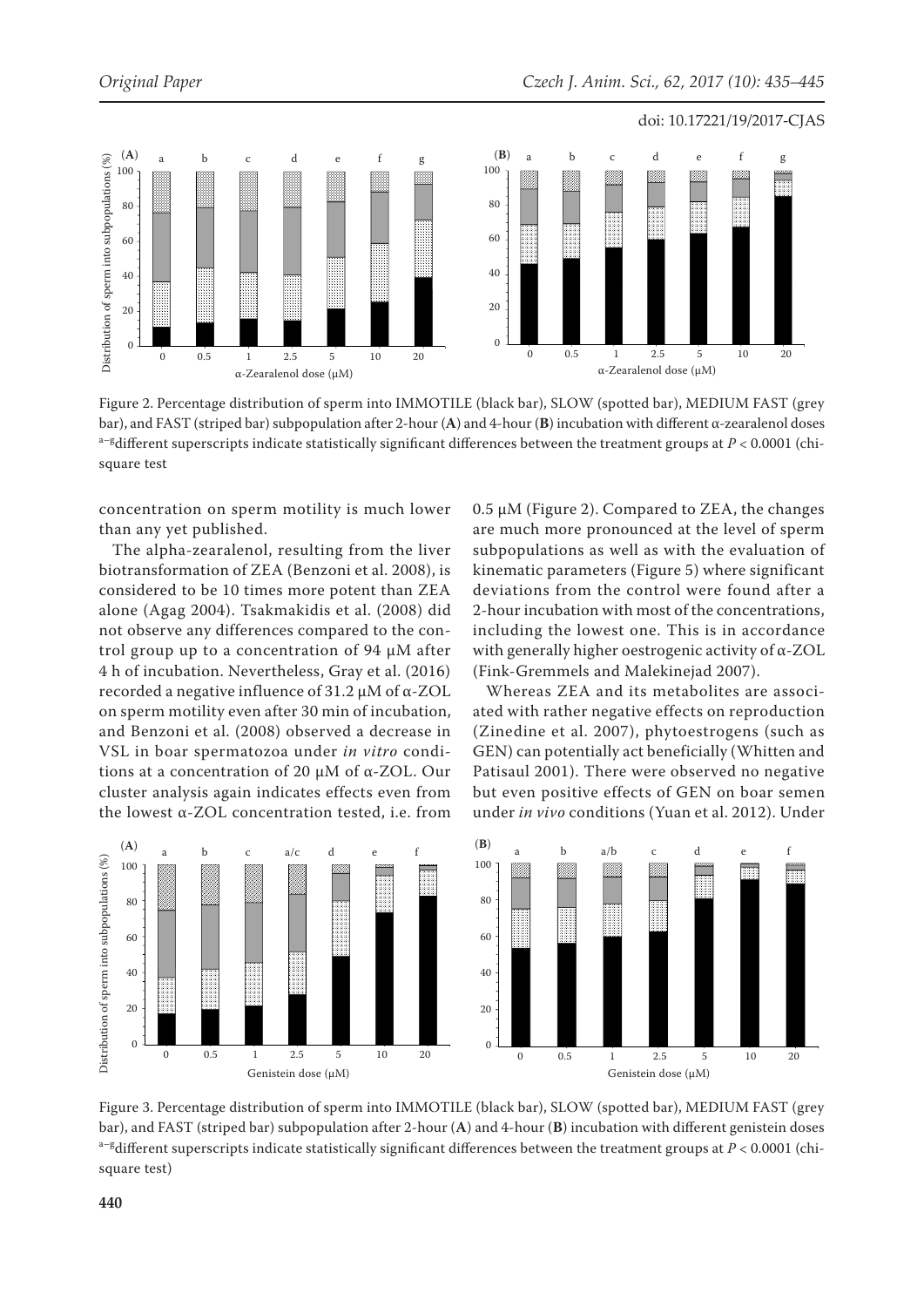*in vitro* conditions the reported GEN effects on boar semen are heterogeneous. Whereas Oh et al. (2011) recorded negative effects on sperm motility, Kim et al. (2014) observed no negative effects in most cases, or even some stimulation. Our data indicate similar changes to those seen with ZEA or α-ZOL – significant redistribution of sperms from the lowest tested concentration due to a decrease in the percentage of the two fastest subpopulations mainly in favour of immotile sperms. The effects seem to be even more pronounced – by cluster analysis (Figure 3) as well as individual kinematic parameter evaluation (Figure 6).

Comparing results of both analytic methods used, the cluster analysis seems more sensitive and also the most consistent. However, the combination of both methods can elucidate some of the non-compliance of our results with previously published work.

Although the ratio of sperm subpopulations exhibited a clear dependency on the ZEA dose as early as after a 2-hour incubation from the lowest ZEA concentration of  $0.5 \mu M$ , the velocity parameters of motile spermatozoa did not significantly differ from the control group in any of the tested concentrations. Moreover, the values for the lowest concentration of 0.5 μM were even higher (for VCL significantly) compared to the other ZEA

concentrations (Figure 4A). The ALH curve looks very similar (Figure 4B). Obviously, the lowest ZEA concentration decreased the proportion of motile spermatozoa with a slight increase in the sperm movement activity. Oh et al. (2011) did not observe any effect on the individual CASA parameters in their genistein study either, but in most cases they detected an increase in the percentage of immotile spermatozoa, as we did in our case. It is, therefore, possible that although the ratio of immotile sperm increases, the characteristics of the so far motile spermatozoa do not change for a defined period. This can be caused by the fact that stress can evoke a transient stimulation of the sperm before its subsequent exhaustion. Given the heterogeneity of the sperm populations and the speed of their reaction to stress, this effect may be manifested as the absence of any impact on the average values of kinematic parameters or even as the increase in the average sperm velocity. This mechanism is indicated by increases in VCL mean values at the lowest ZEA concentration after a 2-hour incubation or in the FAST sperm cluster after a prolonged 4-hour cultivation (Table 1) – both situations were accompanied by the simultaneous losses of motile spermatozoa, or more precisely the losses of spermatozoa with the FAST and MEDIUM FAST motion. This relation-





Figure 4. Effects of zearalenone 2- and 4-hour treatments on boar sperm kinematic parameters: curvilinear velocity (VCL) (**A**), amplitude of lateral head displacement (ALH) (**B**), and linearity (LIN) (**C**)

a-ddifferent superscripts indicate statistically significant differences between the treatment groups at *P* < 0.0001 (Scheff**é**'s test)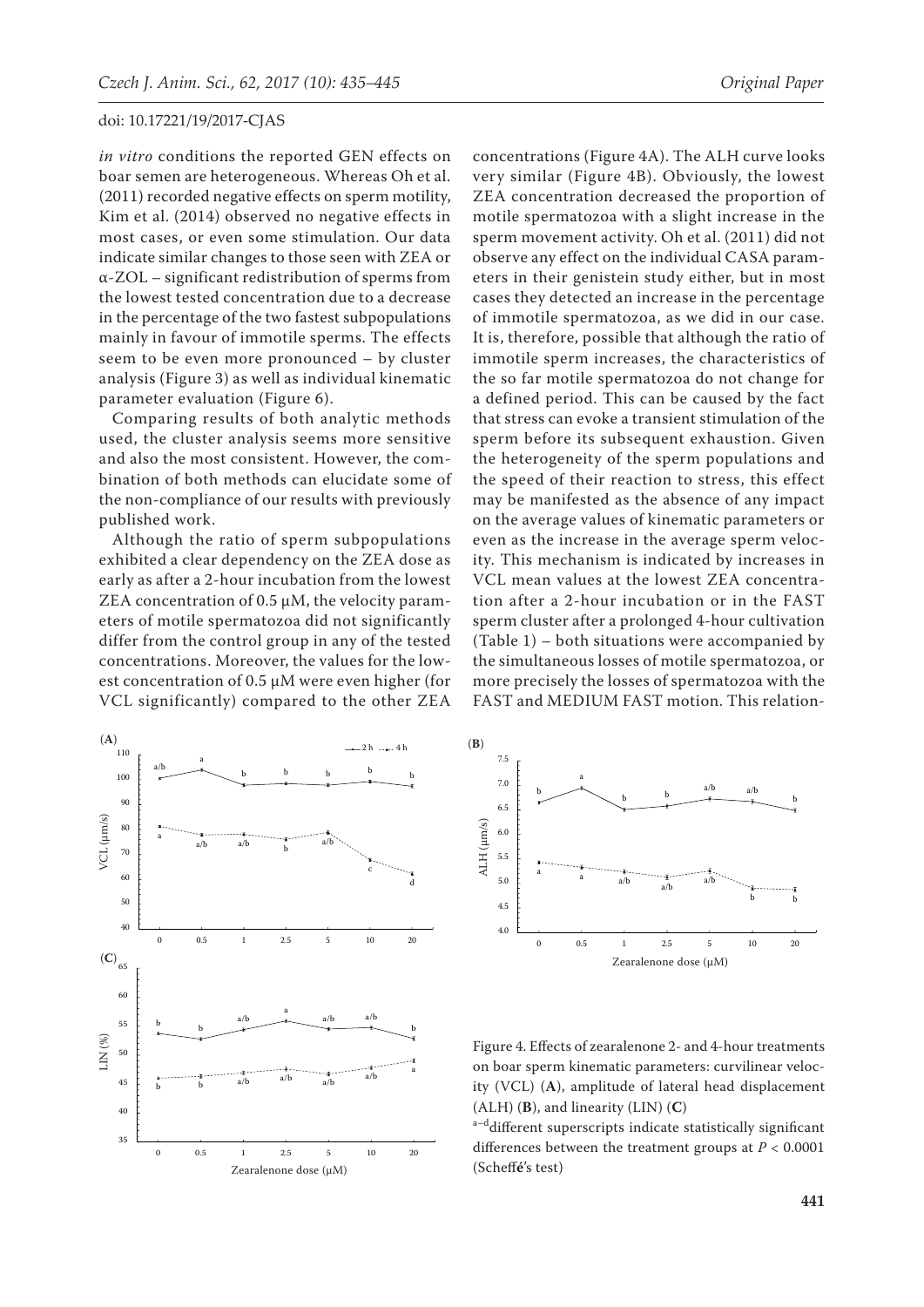ship is more visible in the VCL data as among the velocity parameters VCL can be more influenced due to its coinciding with function of the lateral head displacement (ALH).

Such behaviour of CASA data sets might explain the negative results of some previous papers. For example, Benzoni et al. (2008) also evaluated VCL and VSL in boar spermatozoa. After sperm exposition to ZEA  $(2 pM-20 \mu)$  they observed no effects of ZEA; however, authors did not provide the percentage of total motility.

Data on α-ZOL address another pitfall of kinematic parameters mean values. Contrary to the experiment with ZEA, a dose-dependent decrease in VCL values (Figure 5A) was found. The course of the curve for ALH (Figure 5B) mean values after a 2-hour incubation shows the same trend as for VCL. However, the findings after 4 hours of incubation look strange, because contrary to the decrease in VCL with increasing α-ZOL concentration, the ALH values were stable or (at the concentrations of 5 and 20 μM) even increased. These abnormalities also appeared (in a mirrorlike manner) with the BCF parameter and the parameters reflecting the straightness of motion

– LIN (Figure 5C), STR, WOB (data not shown). Thus, spermatozoa exhibited a higher deviation of lateral head displacement upon a slower frequency and larger curvature of their pathway. Mechanical assessment of individual parameters might lead to conclusions about the non-linear action of α-ZOL, stimulatory effects on ALH or progressivity of movement. However, comparing all available data it can be assumed that the mean values were actually affected by the presence of a higher amount of spermatozoa with a more or less local movement in the slow sperm category, which – with the overall small amount of motile sperm – markedly shifted the mean kinematic values. An increase in the ALH mean values characterizing the slow sperm cluster after 4 hours of incubation also corresponds with this suggestion. Similarly, a "surprising" increase of LIN parameter in GEN experiment is better understandable comparing data on sperm subpopulations – among low number of motile spermatozoa slow ones are predominant. As  $LIN = VSL/VCL \times 100$ and boar spermatozoa show physiologically higher percentage of circulatory movement (Johnson et al. 2000), slow spermatozoa have higher LIN compared to fast ones even on the same trajectory.





Figure 5. Effects of α-zearalenol 2- and 4-hour treatments on boar sperm kinematic parameters: curvilinear velocity (VCL) (**A**), amplitude of lateral head displacement (ALH) (**B**), and linearity (LIN) (**C**)

a-ddifferent superscripts indicate statistically significant differences between the treatment groups at *P* < 0.0001 (Scheff**é**'s test)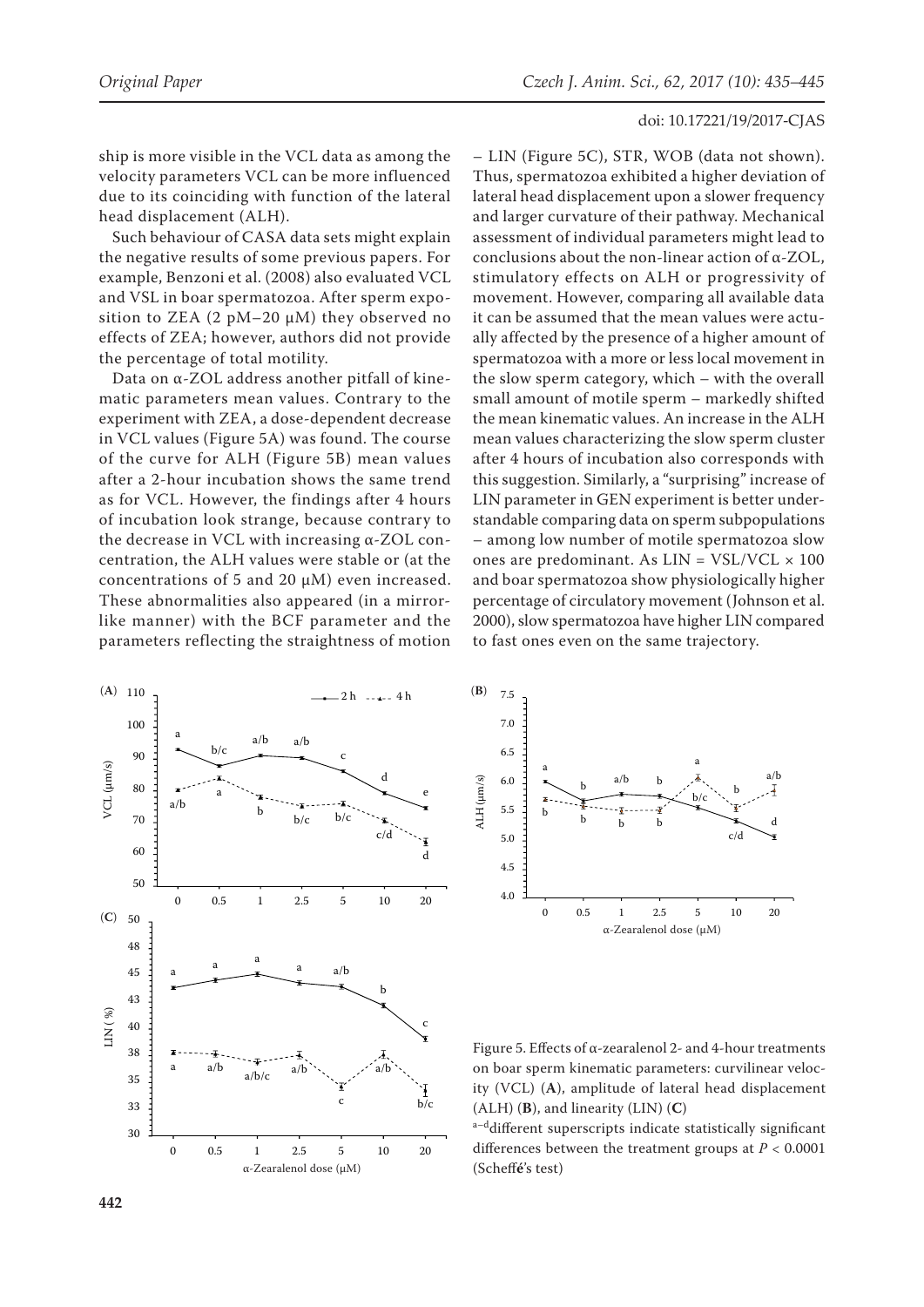It is obvious that the inhibition effects of GEN were most dominant among all three tested contaminants – e.g. 20 μM of GEN caused an increase in the immotile sperm ratio compared to the control group by about 65.3% (vs 28.34% for α-ZOL and 22.81% for ZEA). Also the dynamics of the mean value of kinematic parameters was clearly steeper. This distinct image can be related to slightly different impacts of GEN on metabolic pathways compared to ZEA and α-ZOL. Nevertheless, the oestrogenic activity of GEN is regarded as much lower than that of ZEA and its metabolites (e.g. Gromadzka et al. 2008). It is interesting that Oh et al. (2011) did not record any changes in the selected CASA parameters in the range of concentration from 0.001 to 100 μM of GEN, although they observed a significant increase in the number of immotile spermatozoa. As our experiments on individual oestrogenic compounds were performed one after the other in time, the ejaculate quality as a factor can remain in the background. It is evident that sperm resistance to the incubation conditions (see each sperm category in the control ratio, Figures 1–3) differed with every experiment. However, Oh et al. (2011) observed a decrease in the

total motility after GEN addition with a concentration of as little as 0.001 μM even after 15 or 30 min of incubation. Following on from the information mentioned above, no similar finding has yet been published for ZEA or α-ZOL. On the other hand, Kim et al. (2014) did not observe any effects on sperm motility at the same concentrations  $(1-100 \mu M)$ GEN) after 3 hours of incubation. This discrepancy might be due to the use of different evaluation methodologies – Kim et al. (2014) used subjective evaluation, Oh et al. (2011) the more objective CASA. But there may also be another explanation. GEN, as well as ZEA and its metabolites, are substances soluble in ethanol or DMSO, but very poorly soluble in water. Nevertheless, all procedures testing their effects on sperm are conducted in watery solutions, whereby these substances are dissolved in a polar solvent and then added to the watery sperm sample. Our experience (not published) shows that even small changes in the composition of the cultivation medium can lead to the precipitation of these substances or to their binding to other components which affect the availability of these substances and their effects. Nevertheless, none of the cited studies examined the

![](_page_8_Figure_4.jpeg)

Figure 6. Effect of genistein 2- and 4-hour treatments on boar sperm kinematic parameters: curvilinear velocity (VCL) (**A**), amplitude of lateral head displacement (ALH) (**B**), linearity (LIN) (**C**), and beat cross frequency (BCF) (**D**) a–fdifferent superscripts indicate statistically significant differences between the treatment groups at  $P < 0.0001$ (Scheff**é**'s test)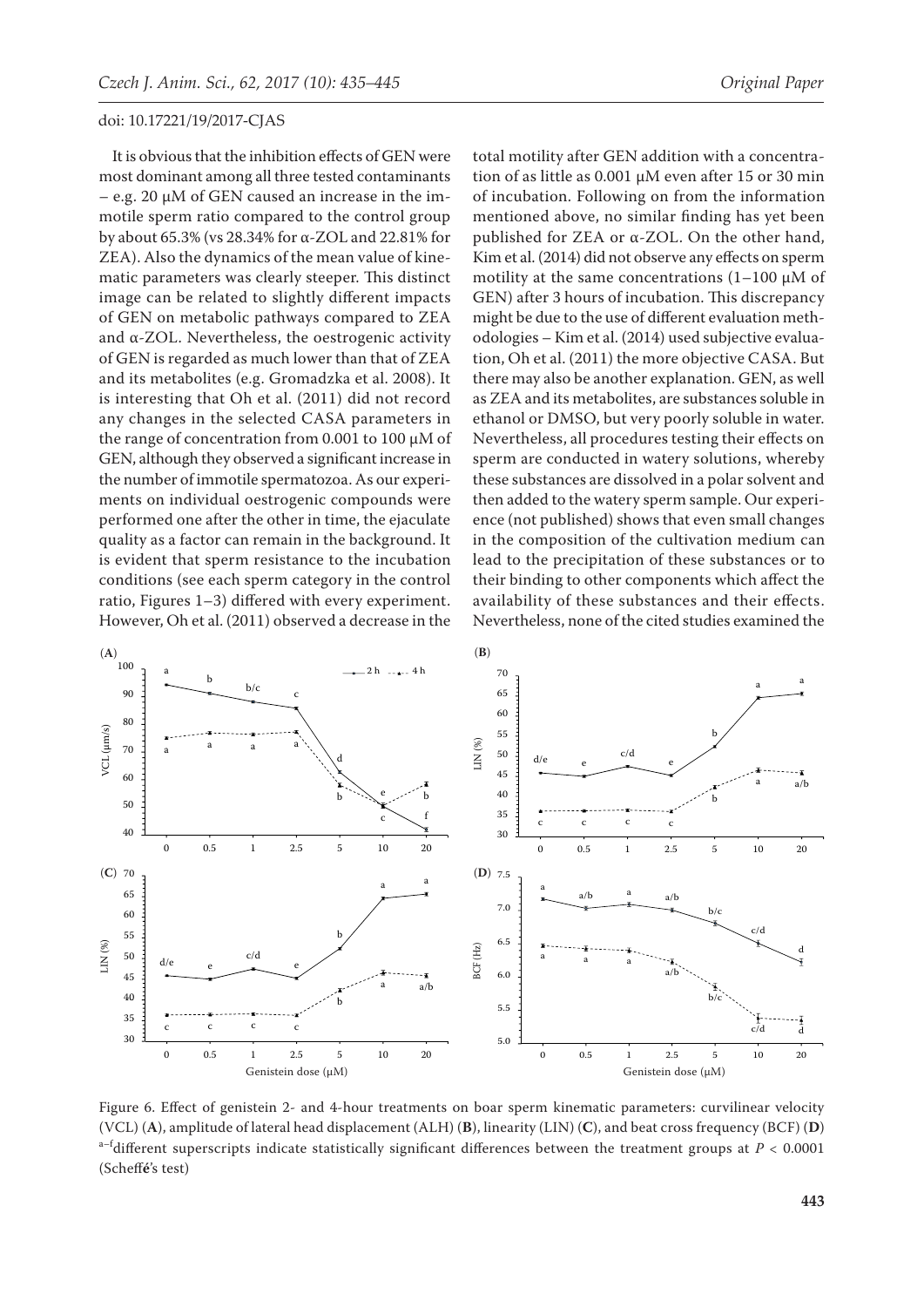real concentration of contaminants in the medium. Therefore, it is necessary to take a cautious approach to the studies with negative findings.

The issue of availability of the effective substances may also underlie the not fully linear relationship of the observed effects and doses (e.g. the effects of our lowest concentration of 0.5 μM of ZEA as well as of α-ZOL), although, the quantitative interaction receptor–effective substance (Schmieder et al. 2003) should not be underestimated either. The availability of substances itself could not explain the transitions between the inhibitory and stimulatory effect  $-$  e.g. in the cited study of Kim et al. (2014) where they observed a higher motile sperm ratio compared to the control group after 6 hours of incubation. Such effects can be related to the so-called "non-monotonic dose-response curves" defined as a nonlinear relationship between dose and effect where the slope of the curve changes sign somewhere within the range of doses examined (Vandenberg et al. 2012).

# **CONCLUSION**

Our data indicate that the effects of ZEA, α-ZOL, or GEN are already demonstrable with the lowest tested concentrations, i.e. 0.5 μM of the compound in a dose-dependent manner, which shifts the effective concentrations of ZEA, α-ZOL, and GEN to values reachable in the field conditions and raises the question of risk assessment of these compounds in pig reproduction.

Repeated findings of shifted proportions of sperm subpopulations without any significant changes in the mean values of kinematic parameters suggest that under milder stress these mean CASA values need not necessarily be sensitive enough as an indicator of changes in the sperm motility. This should be considered especially in toxicological research on a sperm model where even mild changes can be indicative.

The discussed background to the inconsistency of so far published papers should be taken into account in future similarly focused studies.

# **REFERENCES**

Agag B.I. (2004): Mycotoxins in food and feeds 3 – zearalenone. Assiut University Bulletin for Environmental Researches, 7, 169–176.

- Benzoni E., Minervini F., Giannoccaro A., Fornelli F., Vigo D., Visconti A. (2008): Influence of in vitro exposure to mycotoxin zearalenone and its derivatives on swine sperm quality. Reproductive Toxicology, 25, 461–467.
- Bhat R., Ravishankar R.B., Rai V., Karim A.A. (2010): Mycotoxins in food and feed: present status and future concerns. Comprehensive Reviews in Food Science and Food Safety, 9, 57–81.
- Broekhuijse M.L.V.J., Sostaric E., Feitsma H., Gadella B.M. (2011): Additional value of computer assisted semen analysis (CASA) compared to conventional motility assessment in pig artificial insemination. Theriogenology, 76, 1473–1486.
- Cederroth C.R., Auger J., Zimmermann C., Eustache F., Nef S. (2010): Soy, phyto-oestrogens and male reproductive function: a review. International Journal of Andrology, 33, 304–316.
- Dzyuba V., Cosson J., Dzyuba B., Rodina M. (2015): Oxidative stress and motility in tench Tinca tinca spermatozoa. Czech Journal of Animal Science, 60, 250–255.
- Fink-Gremmels J., Malekinejad H. (2007): Clinical effects and biochemical mechanism associated with exposure to the mycoestrogen zearalenone. Animal Feed Science and Technology, 137, 326–341.
- Gray S.L., Lackey B.R., Boone W.R. (2016): Effects of Panax ginseng, zearalenol, and estradiol on sperm function. Journal of Ginseng Research, 40, 251–259.
- Gromadzka K., Waskiewicz A., Chelkowski J., Golinski P. (2008): Zearalenone and its metabolites: occurrence, detection, toxicity and guidelines. World Mycotoxin Journal, 1, 209–220.
- Johnson L.A., Weitye K.F., Fiser P., Maxwell W.M.C. (2000): Storage of boar semen. Animal Reproduction Science, 62, 143–172.
- Kanora A., Maes D. (2009): The role of mycotoxins in pig reproduction: a review. Veterinarni Medicina, 12, 565–576.
- Kim T.H., Yuh I.S., Park I.C., Cheong H.T., Kim J.T., Park C.K., Yang B.K. (2014): Effects of quercetin and genistein on boar sperm characteristics and porcine IVF embryo developments. Journal of Embryo Transfer, 29, 141–148.
- Majdic G. (2010): Endocrine disrupting chemicals and domestic animals. Slovenian Veterinary Research, 47, 5–11.
- Martinez-Pastor F., Tizado E.J., Garde J.J., Anel L., de Paz P. (2011): Statistical series: opportunities and challenges of sperm motility subpopulation analysis. Theriogenology, 75, 783–795.
- Oh S.A., Park Y.J., Song W.H., Mohamed E.S.A., Pang M.G. (2011): Effects of estrogenic xonibiotics on boar sperm motility and motion kinematics. Reproductive and Developmental Biology, 35, 47–54.
- Petelak A., Krylov V. (2016): Cryopreservation of fluorescence activated cell sorted boar spermatozoa based on